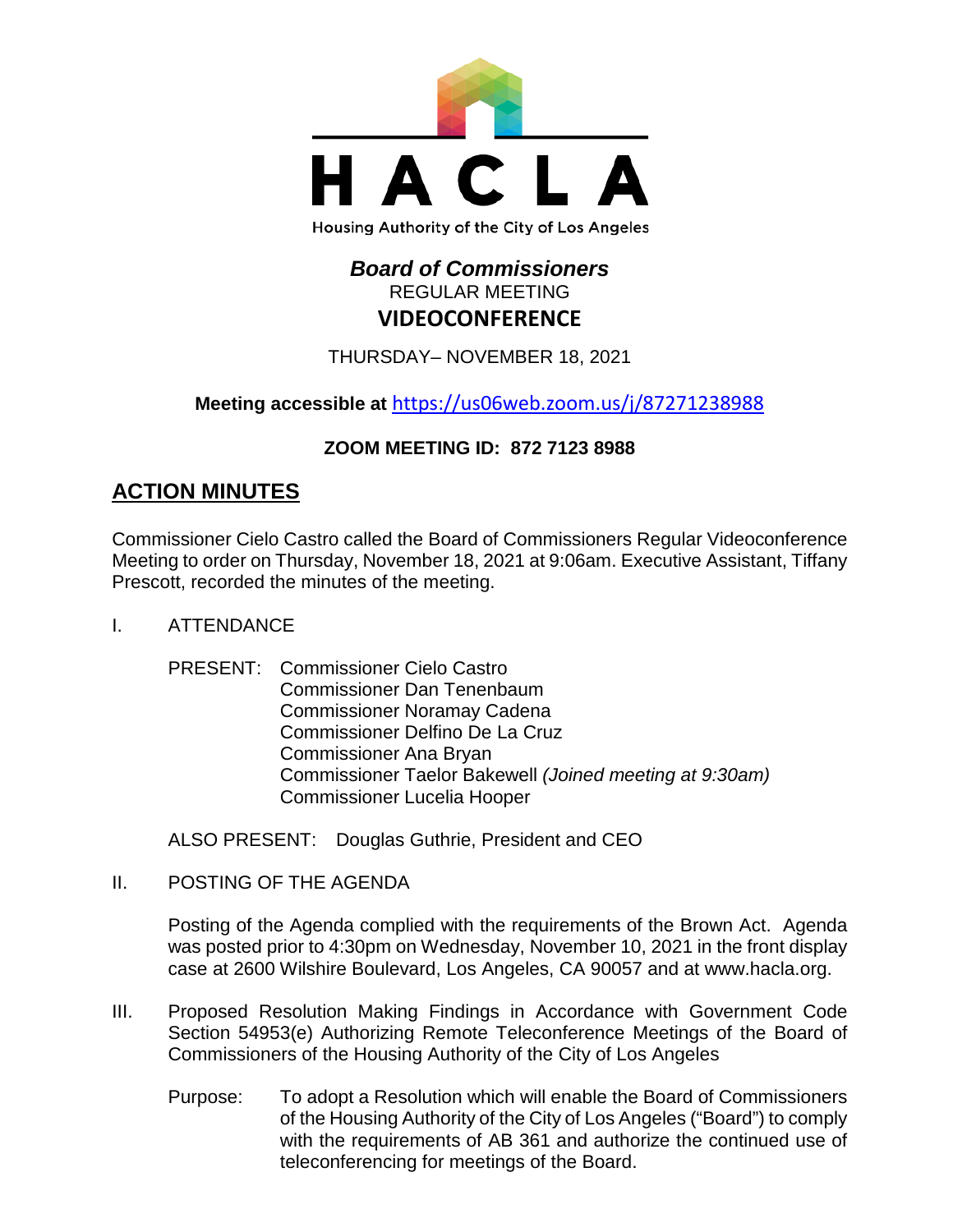Contact: James Johnson, General Counsel

Action: **APPROVED** Motioned: Commissioner Dan Tenenbaum Seconded: Commissioner Delfino De La Cruz 6 AYES, 0 NAYS, 1 ABSENT (Bakewell), Motion Carried

### IV. SPECIAL ORDER OF BUSINESS

- 1. Recognition of John Chu, Richard Ker and Froylan Romero as Employees of the Month
- V. PUBLIC COMMENT INSTRUCTIONS

### **\****Please note special Videoconference Public Comment Instructions*

MEMBERS OF THE PUBLIC WHO WISH TO SPEAK ON ANY ITEM MAY PROVIDE COMMENTS VERBALLY DURING THE VIDEOCONFERENCE OR IN WRITING VIA EMAIL

- 1. **ORAL PUBLIC COMMENTS** WILL BE ACCEPTED DURING THE VIDEOCONFERENCE MEETING. TO SUBMIT ORAL PUBLIC COMMENT, YOU WILL NEED TO DOWNLOAD THE ZOOM ONLINE MEETING PLATFORM AVAILABLE AT WWW.ZOOM.COM OR CONNECT TO THE MEETING IN-BROWSER.
- If using a web browser, make sure you are using a current, up-to-date browser: Chrome 30+, Firefox 27+, Microsoft Edge 12+, Safari 7+. Certain functionality may be disabled in older browsers including Internet Explorer.
- OR, if using a smart phone, download the ZOOM application onto your phone from the Apple Store of Google Play Store and enter the meeting ID.
- Zoom requests that you enter a first and last name, which will be visible online and will be used to notify you that it is your turn to speak.
- When the Board Chair calls for the item on which you wish to speak, click on "Raise Hand" (or dial \*9 if using your phone for audio). Speakers will be notified shortly before they are called to speak by the Board Secretary. Mute all other audio before speaking, as using multiple devices can cause audio feedback.
- When called upon, unmute yourself using the screen controls (or dial \*6 if using your phone for audio). Please limit your remarks to two minutes. After the comment has been given, the microphone for the speaker's Zoom profile will be muted.
- Any person that does not adhere to the Public Comment Instructions provided herein will be dismissed from the meeting. The purpose of public comment is to allow the public to address the Board and the Board is interested in hearing from members of the public, stakeholders, and interested parties. However, speakers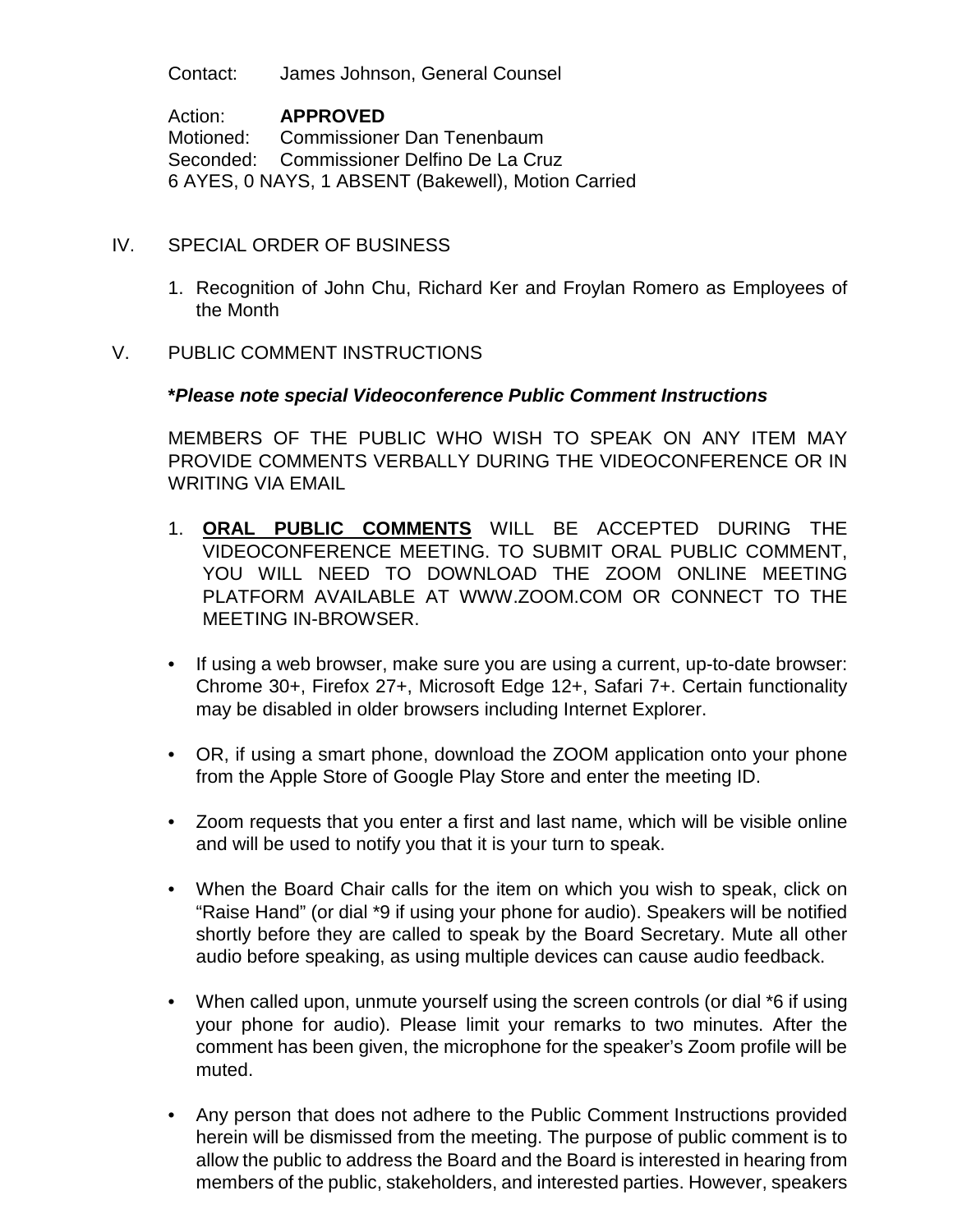are asked to exercise courtesy and consider the rights of other speakers by adhering to the Special Teleconference Public Comment Instructions and if possible, refrain from unnecessary interruptions or repetition in their comments.

• We ask that you only connect to the meeting using the App or In-Browser due to interpretation and language setting limitations.

# **ZOOM MEETING ID: 872 7123 8988**

2. **WRITTEN PUBLIC COMMENTS** MAY BE SUBMITTED TO THE BOARD SECRETARY BY EMAIL AT TIFFANY.PRESCOTT@HACLA.ORG. Although it is preferred for written comments to be submitted by Wednesday, November 17, 2021 at 12:00 P.M., we will accept written comments up to and during the meeting. Please make sure your email includes name, agenda item number, and address/organization for who you represent. We also ask that all comments be limited to 500 words or less. The secretary will provide all written comments to the Board for review and read each public comment into the record at the time the item is considered.

# VI. PRESIDENT AND CEO ADMINISTRATIVE REPORT

1. Monthly Oral Report

# VII. BOARD BUSINESS ITEMS

- A. Items for Discussion
	- 1. Proposed 2022 Consolidated Operating and Capital Budget Presentation
	- Contact: Marlene Garza, Chief Administrative Officer
	- 2. Proposed Resolutions Approving the Acquisition of the Following Two (2) Real Property Assets at Fair Market Value: (1) 2812 W. Temple Street, Los Angeles, CA 90026, for \$18,580,000, and (2) 1654 W. Florence Avenue, Los Angeles, California 90047, for \$49,500,000, in Response to the California Department of Housing and Community Development's ("HCD") Notice of Funding Availability for the Homekey Program in Partnership with the City of Los Angeles; Approving and Authorizing the Execution and Delivery of All Related Documents, Certificates and Agreements; Making a Determination that These Acquisitions are Exempt from Environmental Review Under the California Environmental Quality Act; and the Undertaking of Various Actions in Connection **Therewith**
	- Purpose: To allow the Housing Authority of the City of Los Angeles ("HACLA" or "Authority"), in collaboration with the City of Los Angeles ("City") through an executed Professional Services Agreement, to purchase two (2) newly constructed multifamily properties (each a "Property," and together the "Properties" or the "City Properties") in response to the State of California ("State") Department of Housing and Community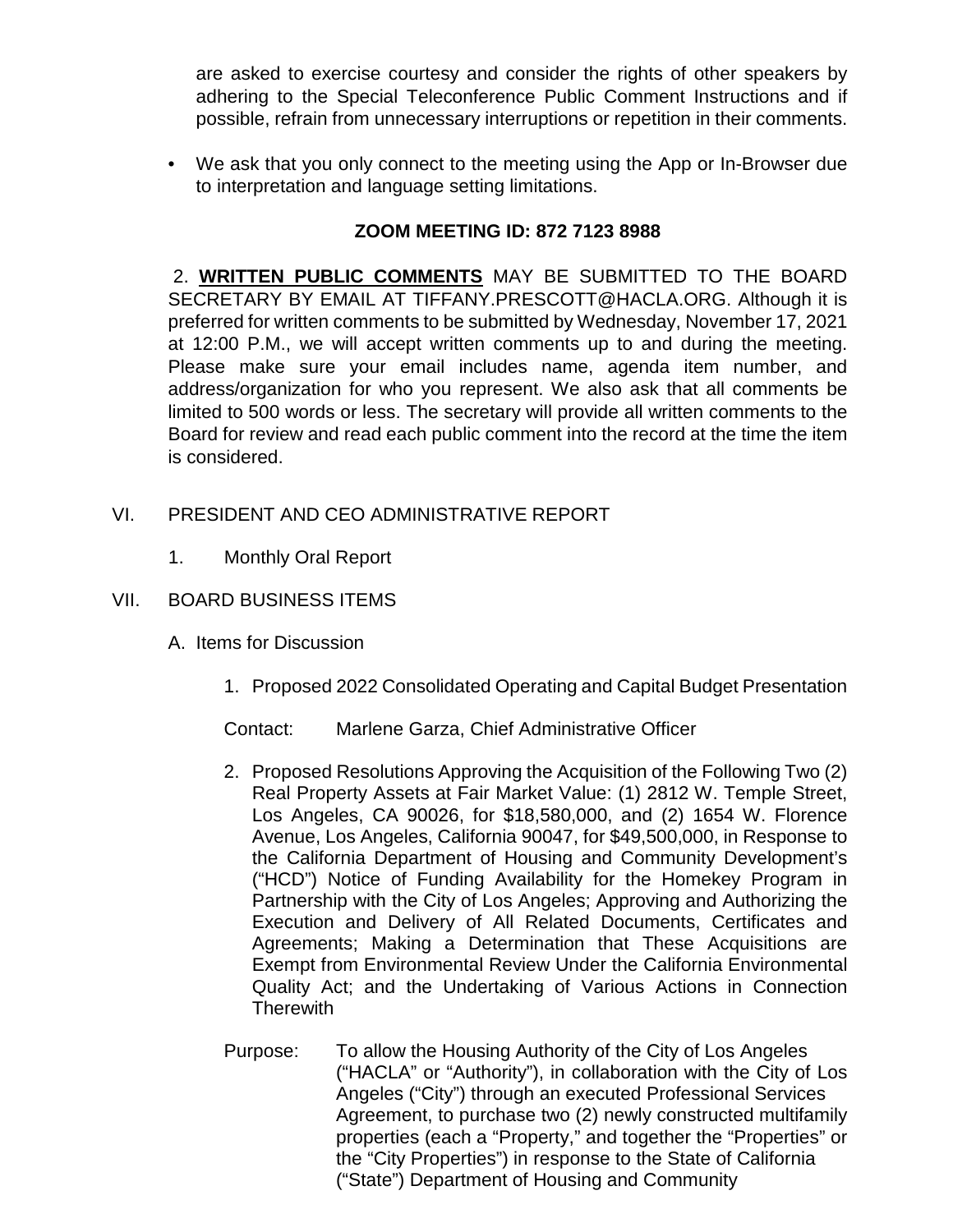Development's ("HCD") Notice of Funding Availability ("2021 NOFA") for the second round of the Homekey Program ("Homekey"). Actions are required to be taken at this time in order to meet the Purchase and Sale Agreements' contingency requirements for Board of Commissioners consideration within sixty days of the execution of the Purchase and Sale Agreements for the Properties.

Contact: Geoffrey Moen, Director of Development

#### Action: **APPROVED**

Motioned: Commissioner Lucelia Hooper Seconded: Commissioner Dan Tenenbaum

7 AYES, 0 NAYS, 0 ABSENT, Motion Carried

B. Consent Items

Routine business items are assigned to the consent agenda. These items will be approved by the Board in one motion. A Commissioner may request any consent agenda item be removed, discussed or acted upon separately. Items removed from the consent agenda for separate action will be considered in the "Excluded Consent Items" section below.

- 1. Proposed Resolution Adopting the Schedule of Regular Meetings of the Board of Commissioners for the 2022 Calendar Year
- Purpose: The purpose of this item is to ensure both compliance with the Bylaws of the Housing Authority of the City of Los Angeles ("Authority") and consistency with the Ralph M. Brown Act ("Brown Act").
- Contact: James Johnson, General Counsel

#### Action: **APPROVED**

Motioned: Commissioner Delfino De La Cruz Seconded: Commissioner Dan Tenenbaum

- 
- 7 AYES, 0 NAYS, 0 ABSENT, Motion Carried
- 2. Proposed Resolution Authorizing the President and CEO, or Designee, to Execute a Contract with Chapman Coast Roof Company, Inc. for the Roof Restoration of Thirty-Six (36) Buildings at the Pueblo Del Rio Public Housing Development Pursuant to Award Under IFB HA-2021-150 for a Total Contract Amount Not-to-Exceed \$928,204
- Purpose: To perform the roof restoration of thirty-six (36) buildings located at the Pueblo Del Rio public housing development.
- Contact: Marisela Ocampo, Director of Housing Services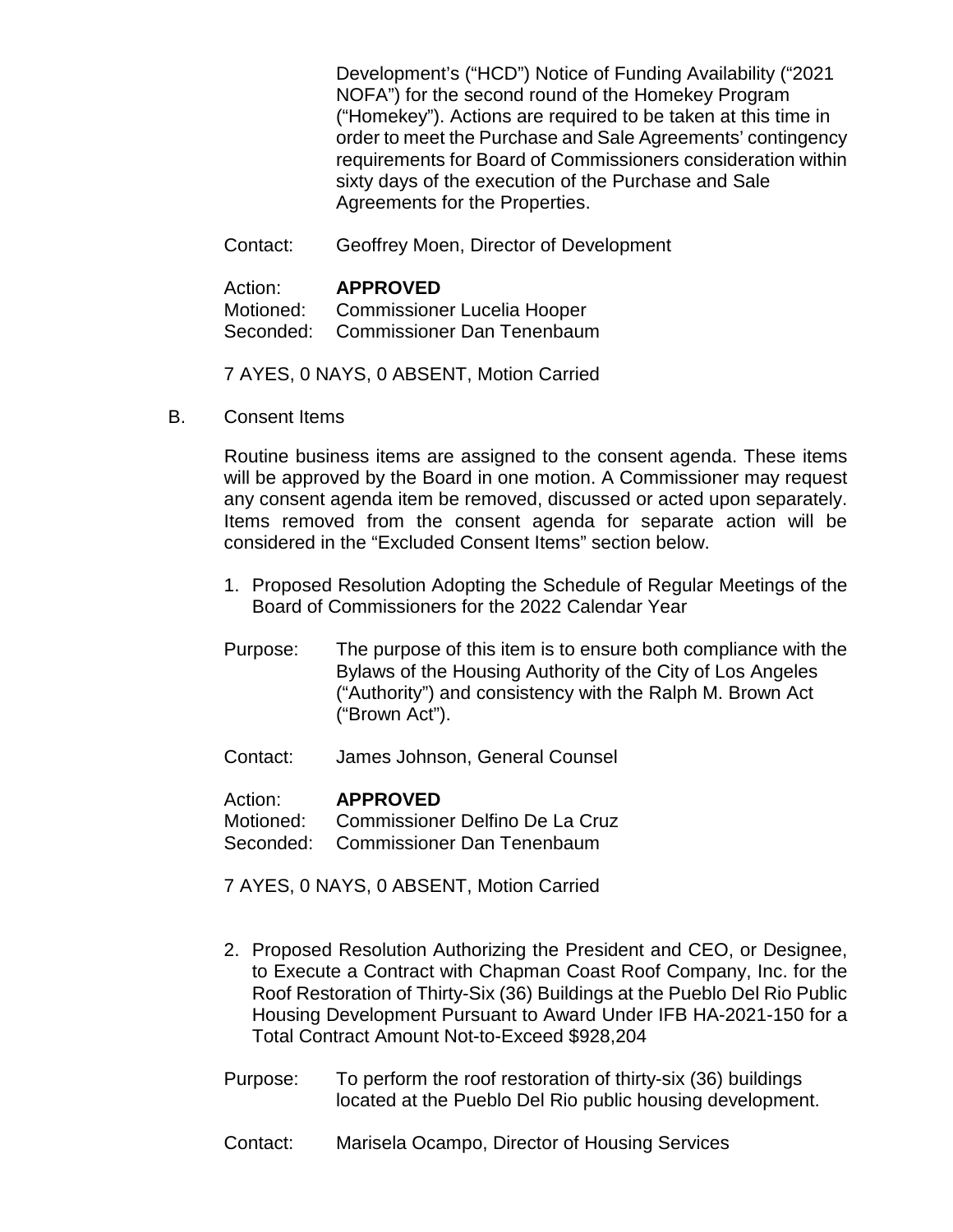Action: **APPROVED**

Motioned: Commissioner Delfino De La Cruz

Seconded: Commissioner Dan Tenenbaum

7 AYES, 0 NAYS, 0 ABSENT, Motion Carried

- 3. Proposed Resolution Authorizing the President and CEO, or Designee, to Execute Two Contracts for As-Needed Vacant Unit Security Board-Up Services Pursuant to Awards Under RFP HA-2021-156, Each For an Initial One-Year Term with Four One-Year Options to Extend, for a Total Combined Contracting Amount Not-to-Exceed \$1,764,000
- Purpose: To authorize the President and CEO, or designee, to execute two contacts with: (1) Door and Window Guard Services, Inc. ("DAWGS"); and (2) Vacant Property and Security, LLC ("VPS"), to provide as-needed vacant unit steel board-up services for vacant units in the Housing Authority of the City of Los Angeles' ("HACLA") public housing and asset management portfolios.
- Contact: Geoffrey Moen, Director of Development

### Action: **APPROVED**

Motioned: Commissioner Delfino De La Cruz

Seconded: Commissioner Dan Tenenbaum

7 AYES, 0 NAYS, 0 ABSENT, Motion Carried

- 4. Proposed Resolution Authorizing the President and CEO, or His Designee, to Write Off Uncollectible Accounts Receivable of \$282,914 for Section 8 Programs
- Purpose: To comply with federal regulations and Generally Accepted Accounting Principles (GAAP), HACLA writes off unpaid accounts receivable deemed uncollectible from vacated tenants and former program participants on a semi-annual basis.
- Contact: Patricia Kataura, Director of Finance

# Action: **APPROVED**

Motioned: Commissioner Delfino De La Cruz Seconded: Commissioner Dan Tenenbaum

7 AYES, 0 NAYS, 0 ABSENT, Motion Carried

- C. Excluded Consent Agenda Item B5
	- 1. Proposed Resolution Authorizing the Dedication of Seven Hundred Nine (709) Section 8 Project-Based Vouchers to Twelve (12) Permanent Supportive Housing Projects Selected Pursuant to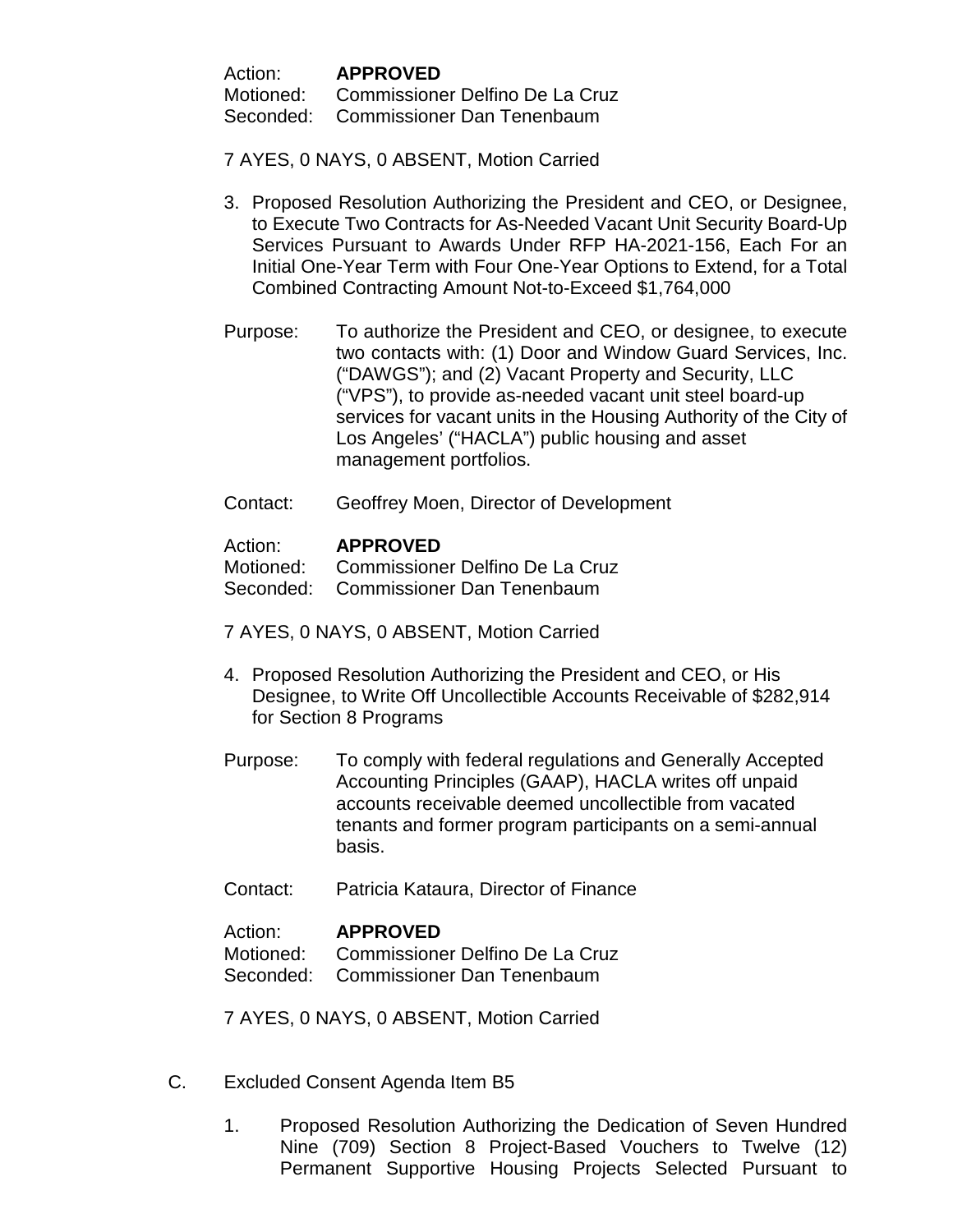Project-Based Voucher ("PBV") Notice of Funding Availability No. HA-2021-146 and Authorizing the President and CEO, or Designee, to Execute Any and All Contracts and Documents Required for the PBV Awards

- Purpose: Authorize dedication of project-based vouchers ("PBV") to permanent supportive housing ("PSH") projects developed in the City of Los Angeles, to house homeless and chronically homeless special needs disabled individuals, families, seniors, transition-age youth, and veterans.
- Contact: Carlos VanNatter, Director of Section 8

# Action: **APPROVED**

Motioned: Commissioner Lucelia Hooper Seconded: Commissioner Taelor Bakewell

7 AYES, 0 NAYS, 0 ABSENT, Motion Carried

D. Agenda Items for Future Board of Commissioner Meetings

Commissioners may direct staff to add agenda items for future Board meetings.

# VIII. GENERAL PUBLIC COMMENT

MEMBERS OF THE PUBLIC WHO WISH TO SPEAK ON ANY NON-AGENDIZED PUBLIC INTEREST ITEM CAN ADDRESS THE BOARD DURING THE GENERAL PUBLIC COMMENT PERIOD

#### IX. CLOSED SESSION

Public Employee Performance Evaluation Pursuant to Government Code § 54957 and Conference with Labor Negotiator(s) Pursuant to Government Code § 54957.6

Agency Designated Representative(s): Chairperson Castro, Commissioner Cadena, and Commissioner Tenenbaum

Employee Title/Unrepresented Employee: President and Chief Executive Officer

Start Time: 11:50am End Time: 12:30pm

**Reportable Action:** The Commissioner voted unanimously 7 to 0 to approve the CEO's goals for the year 2022. The motion was made by Commissioner Lucelia Hooper and seconded by Commissioner Tenenbaum.

7 AYES, 0 NAYS, 0 ABSENT, Motion Carried